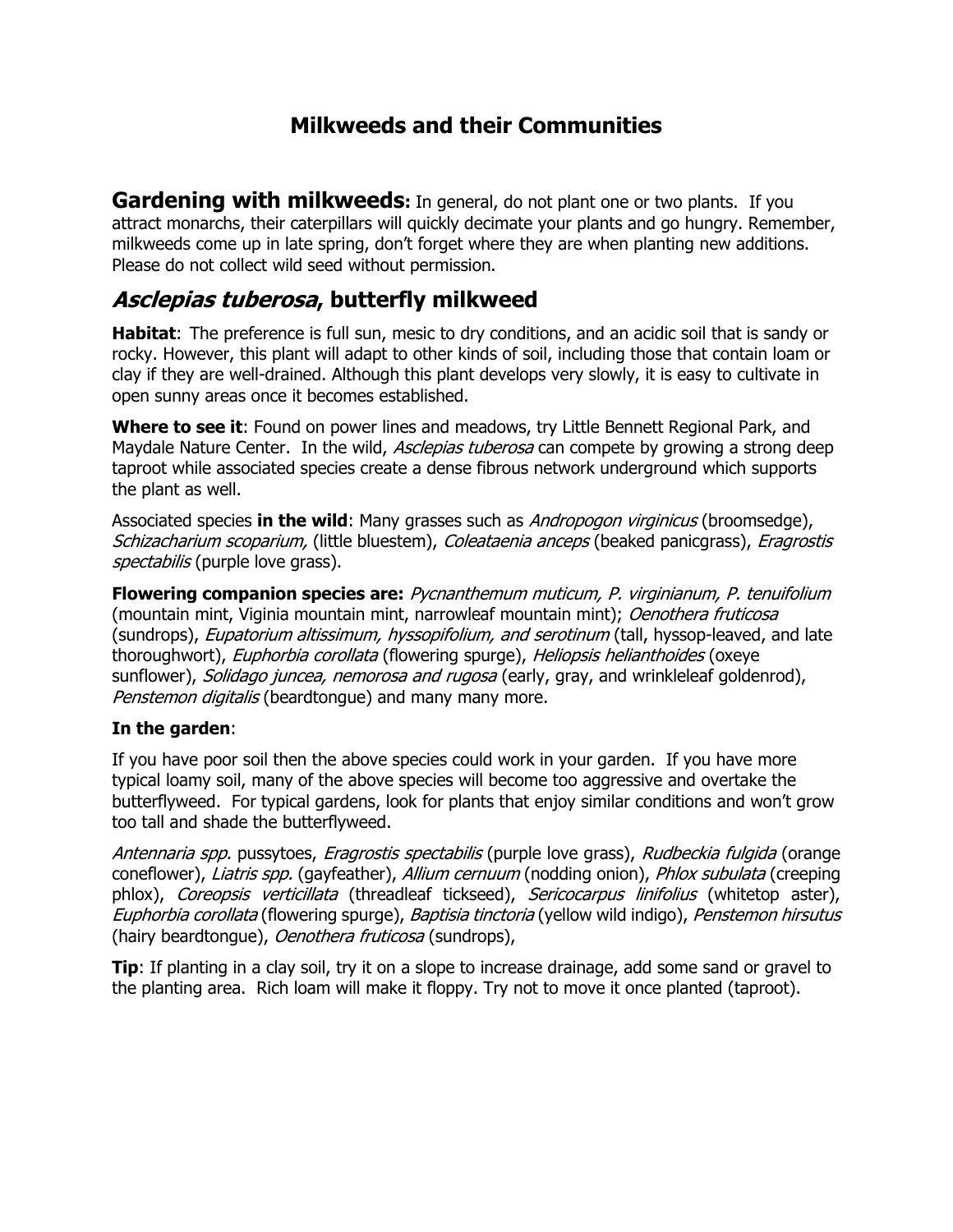# **Asclepias syriaca, common milkweed**

**Habitat:** Moist to dry fields, roadsides, vacant lots, woodland borders, pastures, sand dunes. It is a colonizer of disturbed areas in natural and developed habitats.

Plant common milkweed along with other aggressive plants so they keep each other in check. Look for unused areas of land and ask permission to plant it there (for example at schools). Friends of Sligo Creek talked Pepco into reducing mowing on a powerline.

Companions **in the wild**: See list for Asclepias tuberosa. These plants are often found in the same habitat. I suspect that the A. tuberosa occupies areas where the soil is drier.

**In the garden**: This is one of the earliest to come up and is available for spring migrating monarchs. Eutrochium fistulosum (Joe-pye weed), Pycnanthemum and Monarda spp. (mints) Helianthus spp. (sunflowers), Veronicastrum virginicum (Culver's root), Solidagos (goldenrod) Panicum virgatum (switch grass), Symphyotrichum spp. (asters), Phlox paniculata (fall phlox).

**Tip:** You can cut common milkweed back hard in July to provide fresh leaves for fall migrating monarchs and to clean up its appearance and prevent seeding. Be sure to check undersides of leaves for caterpillars or eggs.

# **Asclepias incarnata var pulchra, swamp milkweed**

**Habitat:** Wet meadows, river and stream shores, open swamps, freshwater tidal marshes or other wet soils. Frequent in Piedmont plateau and Coastal Plains, infrequent in mountains.

**Where to see it:** Maydale Nature Center, Little Bennett Regional Park (wet meadow near Wilson's Mill), Pope farm surrounding areas.

Associated species **in the wild:** Scirpus cyperinus and georgianus, Juncus effusus (rushes), Carex lurida, Carex tribuloides (sedges), Cinna arundinacea (sweet woodreed), Coleataenia anceps (beaked panicgrass), Euthamia graminifolia, Solidago rugosa (goldenrods), Mimulus ringens (monkeyflower), Eupatorium spp. (thoroughwort), Lobelia cardinalis (cardinal flower)

**In the garden:** Pair with other moisture and sun loving plants such as: *Lobelia spp.*, wetland sedges, Mimulus spp. (monkeyflower), Sium suave (water parsnip), Iris versicolor (blue flag), Eupatorium perfoliatum (common boneset), Hibiscus spp.

**Tip:** Though it supposedly requires wet feet, swamp milkweed can grow in average soil as long as there is some moisture present and can tolerate flooding. Good for bottom of rain garden.

# **Asclepias purpurascens, purple milkweed**

**Habitat:** Floodplain, wet meadows, stream banks, upland depression swamps, shale barrens. Usually found in soil originating from calcareous, igneous rock, or silicate minerals. Infrequent.

**Where it's planted:** Brookside Gardens: Anderson Pavillion Pond, Meadowside Nature Center

Associated species **in the wild:** Bracken and Sensitive fern, Juncus effusus, Dichanthelium scoparium, Solidago rugosa, Helianthus divaricatus,

**In the garden:** Keep in an area where it won't be overtaken by other aggressive plants. Try it with Penstemon spp. (beardtongue), Coleataenia anceps (beaked panic grass), Conoclinium coelestinum (mistflower), Euthamia caroliniensis (slender goldenrod)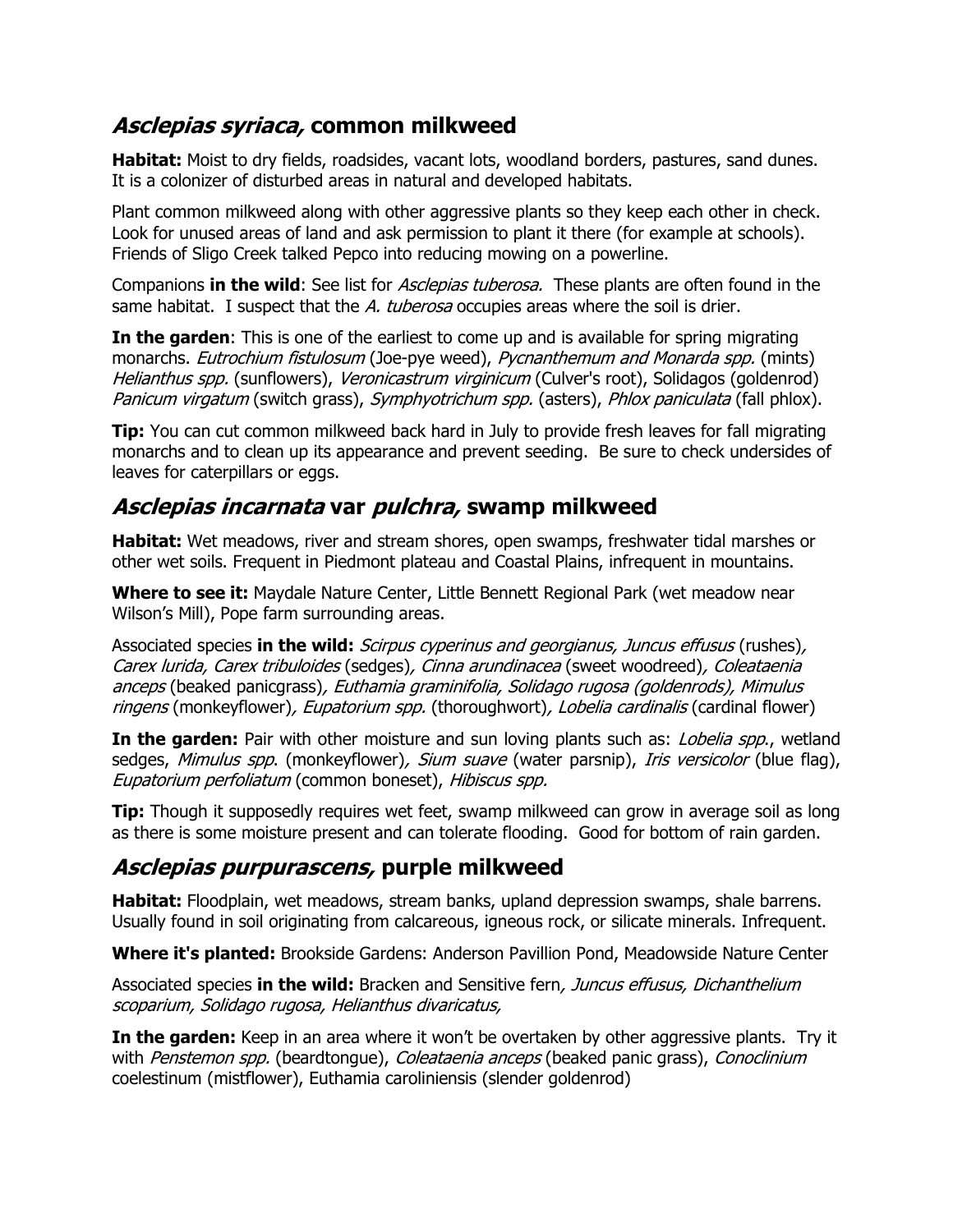### **Where to buy local ecotype native plants**:

Chesapeake Natives, Upper Marlboro, MD [www.chesapeakenatives.org](http://www.chesapeakenatives.org/) Montgomery Parks Nature Center Native Plant sales, if you specifically ask where the plants came from. If Pope Farm provided them, they are the local ecotype. Earth Sangha, Fairfax VA [www.earthsangha.org](http://www.earthsangha.org/) Environmental Concern, St. Michaels, MD [http://www.wetland.org/nursery\\_home.htm](http://www.wetland.org/nursery_home.htm) Sylva Native Nursery, www.sylvanative.com American Native Plants, Middle River, MD<https://www.americannativeplants.com/> (mostly wholesale, occasionally open to public. Kollar Nursery: [http://www.kollarnursery.com](http://www.kollarnursery.com/)

### **Plant databases to search by certain characteristics (height, bloom time, etc.):**

Chesapeake Bay Region, US Fish and Wildlife Service, "Native Plants for Wildlife Habitat and Landscape Conservation." http://www.nativeplantcenter.net/

Native Plant Information Network (NPIN) Ladybird Johnson Wildflower Center: <https://www.wildflower.org/plants/index.php>

Missouri Botanic Garden, Plant finder database: <http://www.missouribotanicalgarden.org/PlantFinder/PlantFinderProfileResults.aspx>

<http://www.iconservepa.org/plantsmart/plantsdatabase/>

Mt. Cuba: Native Plant Finder:<https://mtcubacenter.org/native-plant-finder/>

**Search for the nativity of plants in MD by county, (can also submit your findings)** MD Biodiversity project, https://www.marylandbiodiversity.com/

#### **To see how widespread a plant is nationwide:**

Biota of North American plants (BONAP) http://www.bonap.org/

### **Information on Lepidoptera (Monarchs/Other Butterflies/Moths) and Pollinators:**

Monarch Watch:<https://monarchwatch.org/>

Raising Butterflies and Moths for Conservation: <https://www.facebook.com/groups/butterflyandmothconservation/> (Private Facebook Group – Read guidelines to join)

Xerces Society for Invertebrate Conservations (Milkweed Seed Finder; Pollinator Conservation Resource Center; Bumble Bee Conservation; Monarch Conservation):<https://xerces.org/>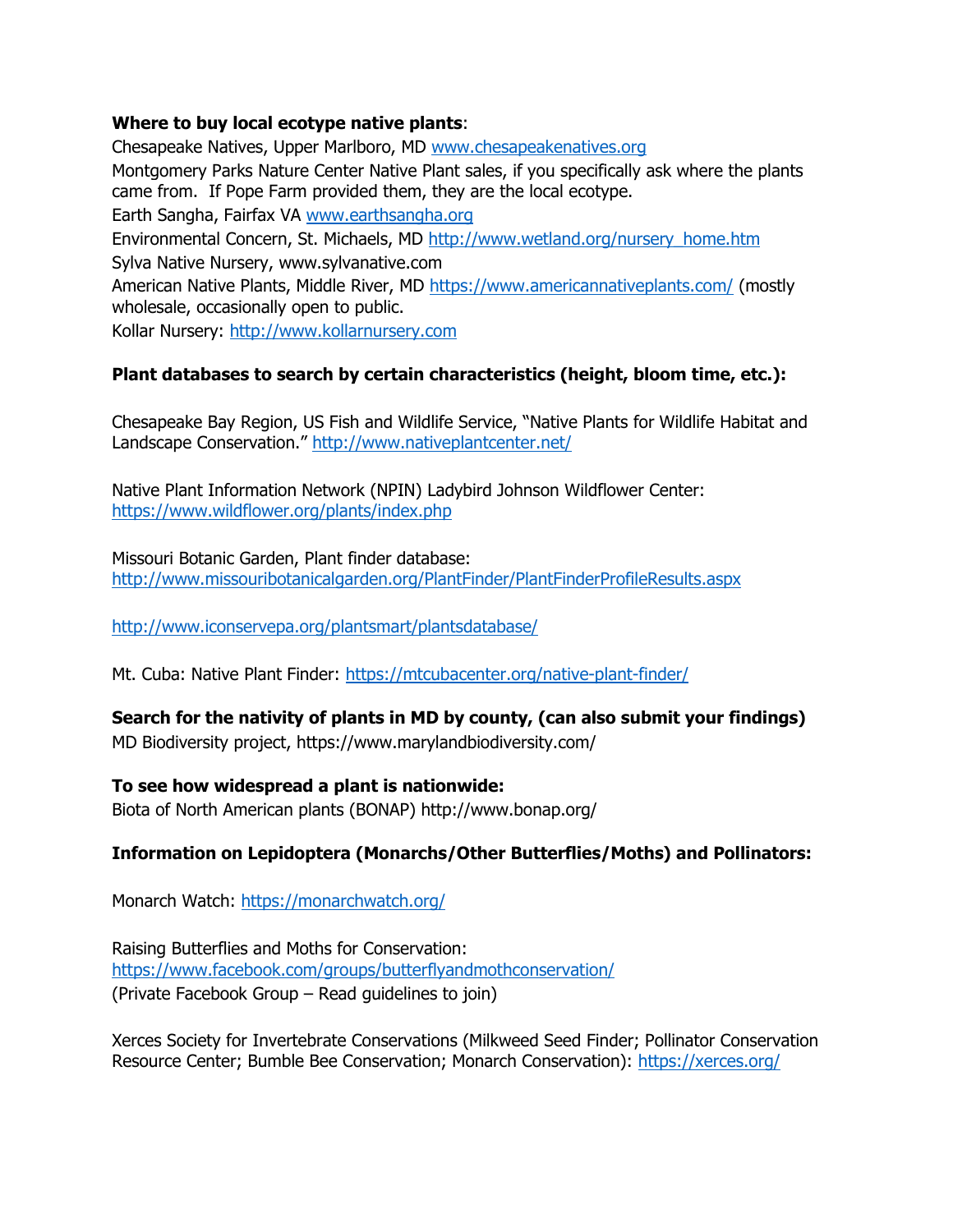University of Maryland Extension Home & Garden Information Center: <https://extension.umd.edu/hgic>

#### **Other excellent resources:**

Rainscapes program: provides support and money for Conservation landscape and Raingardens: <https://www.montgomerycountymd.gov/water/rainscapes/index.html>

Milkweeds A Conservation Practicioner's Guide, Plant Ecology, Seed Production Methods and Habitat Restoration Opportunities, The Xerces Society

Missouri Botanical Gardens:<http://www.missouriplants.com/> to research specific species, many overlap with our area

Audubon Naturalist Society<http://www.audubonnaturalist.org/>classes, credit courses, garden, wild flower hikes

Dept. of Botany, Smithsonian Institution., DC Flora Checklist,<http://botany.si.edu/DCFlora/> plus page of links to other sites

Green Spring Gardens, Gardening Information, Plant Information Sheets: [http://www.fairfaxcounty.gov/parks/greenspring/gardening.htm,](http://www.fairfaxcounty.gov/parks/greenspring/gardening.htm) provides lists of suggested Native plants for Spring, Summer, Fall blooming, Shady or Sunny Gardens, etc.

Maryland Dept. of Natural Resource:

[http://dnr.maryland.gov/wildlife/habitat/wildacres/wawildflowers.asp,](http://dnr.maryland.gov/wildlife/habitat/wildacres/wawildflowers.asp) Numerous resources including "Creating a Wildflower Backyard" and Rare, Threatened and Endangered Plants.

Maryland Native Plant Society, Primary Non-profit organization dedicated to Maryland Native Plants, [http://mdflora.org/,](http://mdflora.org/) Informative meetings on specific topics, conferences, field trips, conservation and much more.

Montgomery County Master Gardeners of the University of Maryland's College of Agriculture and Natural Resources. [http://mcmg.umd.edu/Contactus.cfm,](http://mcmg.umd.edu/Contactus.cfm) Master Gardener's offer free services that the public may take advantage of, including [telephone consultation,](http://mcmg.umd.edu/AskMG/Telephonehotline.cfm) ask us a question via [email,](mailto:mgmont@umd.edu) [plant clinics,](http://mcmg.umd.edu/AskMG/PlantClinics.cfm) etc.

Nature by Design, Landscaping Philosophy, [http://www.nature-by-design.com/philosophy.html,](http://www.nature-by-design.com/philosophy.html) Backyard Reforestation: A New Approach to Suburban Landscaping

US Forest Service, Celebrating Wildflowers, [http://www.fs.fed.us/wildflowers/.](http://www.fs.fed.us/wildflowers/) Extensive website with pages on native gardening, pollinators, ethnobotany, rare plants and more.

Virginia Native Plant Society, Information on growing natives. [http://vnps.org/wp/growing](http://vnps.org/wp/growing-natives/)[natives/,](http://vnps.org/wp/growing-natives/) plant sales, Reference book and app: Flora of Virginia. USDA Plant Database: www.Plants.usda.gov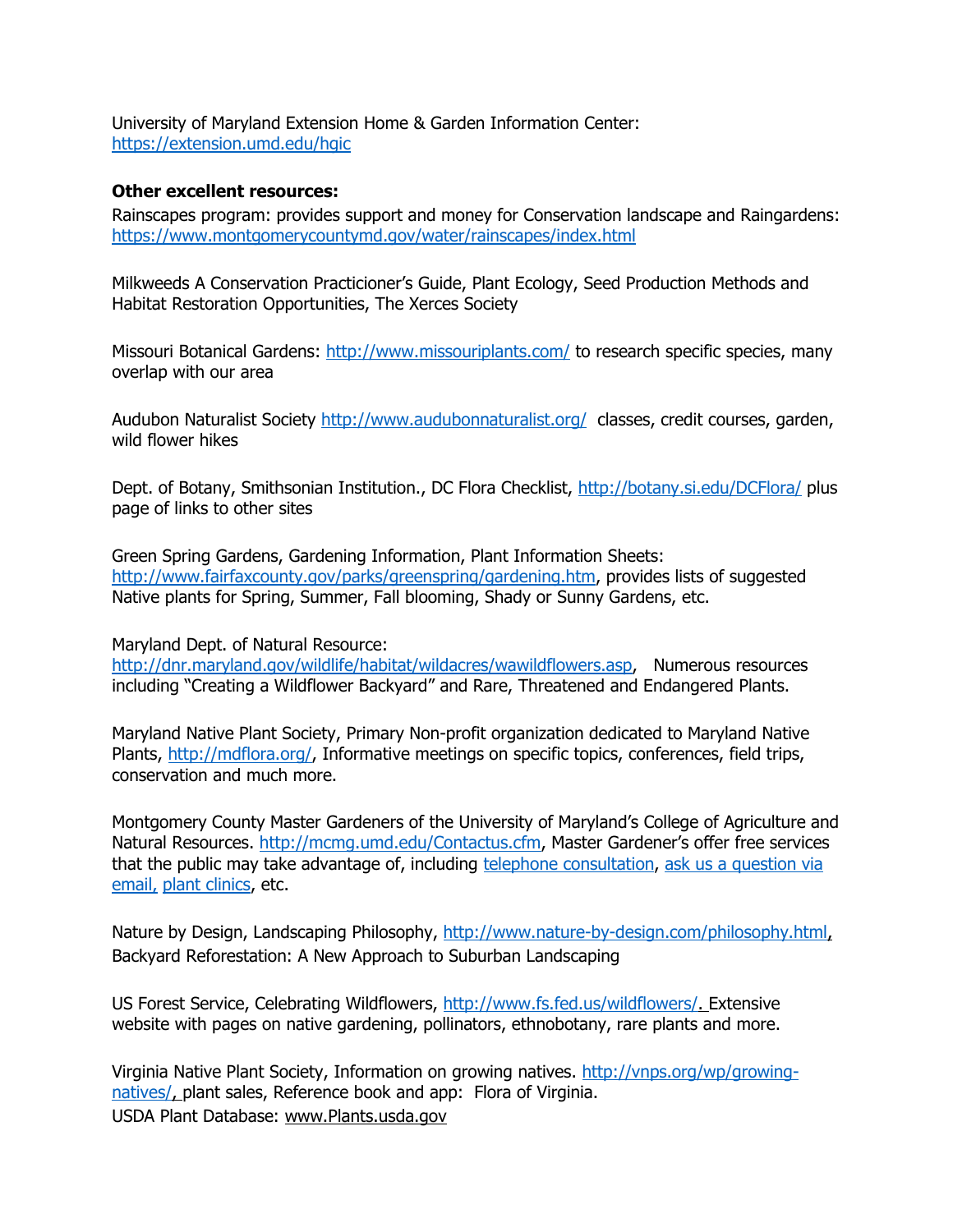#### **References:**

Betz, R.F., R.D. Struven, J.E. Wall and F.B. Heitler. Insect Pollinators of 12 Milkweed (ASCLEPIAS) Species. 1992. Proc. XIII North American Prairie Conference, Ontario, Canada, 6-9 Aug. 1992.

Borders B., E. Lee-Mader. Milkweeds: A conservations practioner's guide. 2014. Portland, OR: The Xerces Society for Invertebrate Conservation. <http://www.xerces.org/wpcontent/uploads/2014/06/Milkweeds\_XerSoc\_june2014.pdf.>

Brower, L.P., O.R. Taylor, E.H. Williams, D.A. Slaybac, R.R. Zubieta, and M.I. Ramirez. Decline of monarch butterflies overwintering in Mexico: Is the migratory phenomenon at risk? Insect Conservation and Diversity. 2012. Vol. 5, pp. 95-100.

Brown, M.L. and R.G. Brown. *Herbaceous Plants of Maryland*. 1984. Baltimore, MD: Port City Press, Inc.

Hartzler, R.G. Reduction in common milkweed (Asclepias syriaca) occurrence in Iowa cropland from 1999 to 2009. Dec 2010. Vol. 29, Iss. 12, pp. 1542-1544. <https://doi.org/10.1016/j.cropro.2010.07.018.>

Ivey, C.T., S.R. Lipow, R. Wyatt. Mating systems and infertility of swamp milkweeds (Asclepias incarnata ssp. *incarnata* and ssp. *pulchra). Heredity*. 2001. Vol. 82, pp. 25-35. <https://doi.org/10.1046/j.1365-2540.1999.00453.x.>

Kim, E.S., D.N. Zaya, J.B. Fant, M.V. Ashley. Genetic factors accelerate demographic decline in rare Asclepias species. Conservation Genetics. April 2015. Vol. 16, Iss. 2, pp. 359-369. <https://doi.org/10.1007/s10592-014-0663-3.>

Pleasants, J.M., and K.S. Oberhauser. Milkweed loss in agricultural fields because of herbicide sue: Effect on the monarch butterfly population. *Insect Conservation and Diversity*. Vol. 6, pp. 135-144.

Weakley, A.S., J.C. Ludwig, J.F. Townsend, & B. Crowder (ed.). Flora of Virginia. Second edition. 2012. Fort Worth, TX: Botanical Research Institute of Texas Press.

### **Good info on general gardening practices from Kerry Wixted, Wildlife and Natural Outreach specialist, Department of Natural Resources**

1. Honeybees are not native to the US, and research is starting to show adverse impacts of honeybees on native bee

species. [https://www.npr.org/sections/thesalt/2018/01/27/581007165/honeybees-help-farmers](https://www.npr.org/sections/thesalt/2018/01/27/581007165/honeybees-help-farmers-but-they-dont-help-the-environment)[but-they-dont-help-the-environment](https://www.npr.org/sections/thesalt/2018/01/27/581007165/honeybees-help-farmers-but-they-dont-help-the-environment) In landscapes that are relatively homogeneous (like many backyards), the presence of honeybees decreased the amount of foraging bumblebees: <https://www.sciencedirect.com/science/article/pii/S1439179116300378> Additional research on how honeybees can impact native pollinators can be found here: <https://www.nature.com/articles/s41559-017-0249-9>

2. In 2016, the Pollinator Protection Act was passed in MD. It was just enacted this past January and restricts the sale and use of neonicitinoids: [https://extension.umd.edu/hgic/pollinators-neonicotinoid-insecticides-and-new](https://extension.umd.edu/hgic/pollinators-neonicotinoid-insecticides-and-new-maryland-law)[maryland-law](https://extension.umd.edu/hgic/pollinators-neonicotinoid-insecticides-and-new-maryland-law)

3. Pesticides are not regulated by the Maryland Department of Natural Resources. They are regulated by the Maryland Department of Agriculture. [http://mda.maryland.gov/plants](http://mda.maryland.gov/plants-pests/Pages/default.aspx)[pests/Pages/default.aspx](http://mda.maryland.gov/plants-pests/Pages/default.aspx)

4. Neonicitinoids are used in many ways, and neonics are some of the few resources we have to fight invasive insects like emerald ash borer and hemlock wooly adelgid. Ash trees and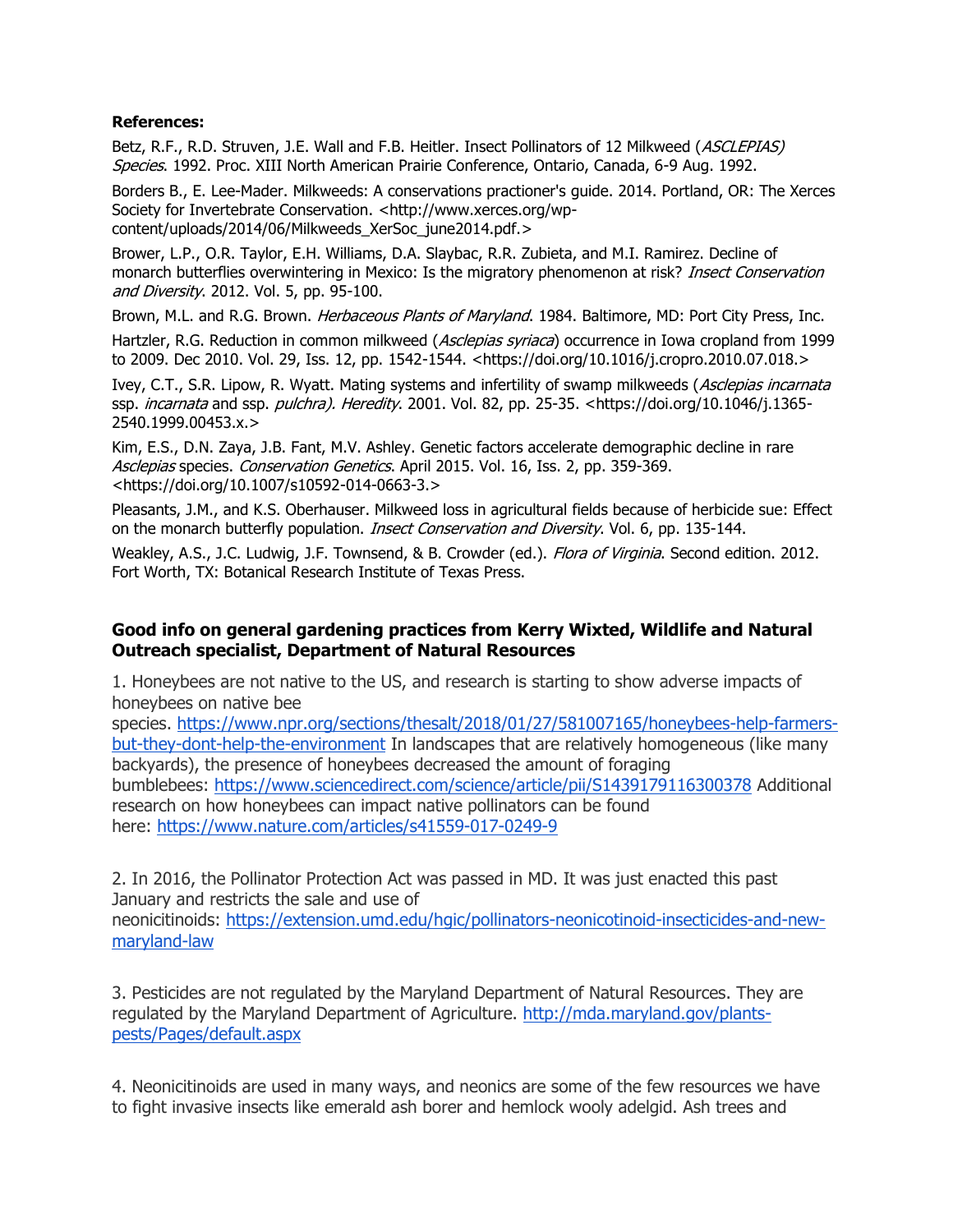hemlocks are wind pollinated, so treatment with neonics is only going to impact insects feeding on those trees as well as possibly some of the plants towards the base of the trees where root injections can be applied. The loss of hemlocks has been directly tied to the decline in several forest bird species.

5. "Natural" pesticides are not always safer. Pyrethrins are made from chrysanthemum extracts but have a high toxicity to bees. Here's a chart from the Xerces Society: [https://www.xerces.org/wp-content/uploads/2009/12/xerces-organic-approved](https://www.xerces.org/wp-content/uploads/2009/12/xerces-organic-approved-pesticides-factsheet.pdf)[pesticides-factsheet.pdf](https://www.xerces.org/wp-content/uploads/2009/12/xerces-organic-approved-pesticides-factsheet.pdf)

6. Pollinator declines are not solely linked to pesticides. As a society, we certainly use too many pesticides (herbicides and fungicides included). However, many additional reasons for pollinator decline are linked to habitat loss. Here are ways to help:

\* Plant native species in your yard. Many non-native plant species may attract pollinators, but they often attract generalist species and/or a fraction of species as compared to a native plant. Dandelions mainly feed honeybees and other introduced bees. Butterflybush is invasive in Maryland, and its nectar is almost all sucrose (like Hi-C) and lacks nutrients needed for butterfly reproduction. Many specialist bee species have the greatest needs, and they often are only supported by a species or two of plants. Here's a list from Jarrod Fowler's research with Sam Droege: [http://jarrodfowler.com/host\\_plants.html](http://jarrodfowler.com/host_plants.html)

\* Plant native species in clumps. If you have limited space, quantity is more important than diversity. Pollinators need to feed from multiple plants, so if you have one here and one there, it is not going to be enticing or energy efficient to visit.

\* Reduce outdoor decorative lighting and light pollution. Walk by any light at night, and you will see a ton of insects which also include our pollinators. Light pollution isn't often addressed, but it has a huge impact on insects and other species. If you have outdoor lighting, consider placing it on timers or on sensors. Florida has a comprehensive site on certified fixtures and bulbs that reduce impacts to wildlife: <http://myfwc.com/conservation/you-conserve/lighting/> Light pollution also affects birds and bats.

\* Leave the leaves. Leaf litter is important in the lifecycle for many insects. Large moths like wooly bears and luna moths over winter under leaf litter. It is important to remove excess leaf litter by mid-May, however, to reduce larval tick habitat.

\* Create shelter. Add bee boxes to your yard. Leave decaying logs in piles for habitat. Don't clean the garden in the fall; leave standing flower stalks as they might be overwintering spots for pollinators, especially if the piths are hollow. If a standing dead tree (snag) is not a hazard to people, pets, or property then leave it up for wildlife. Understand that our unfinished wood structures or wood structures that haven't been painted or stained in a while are also habitat. Leave sandy areas or bare earth open for ground nesting bees.